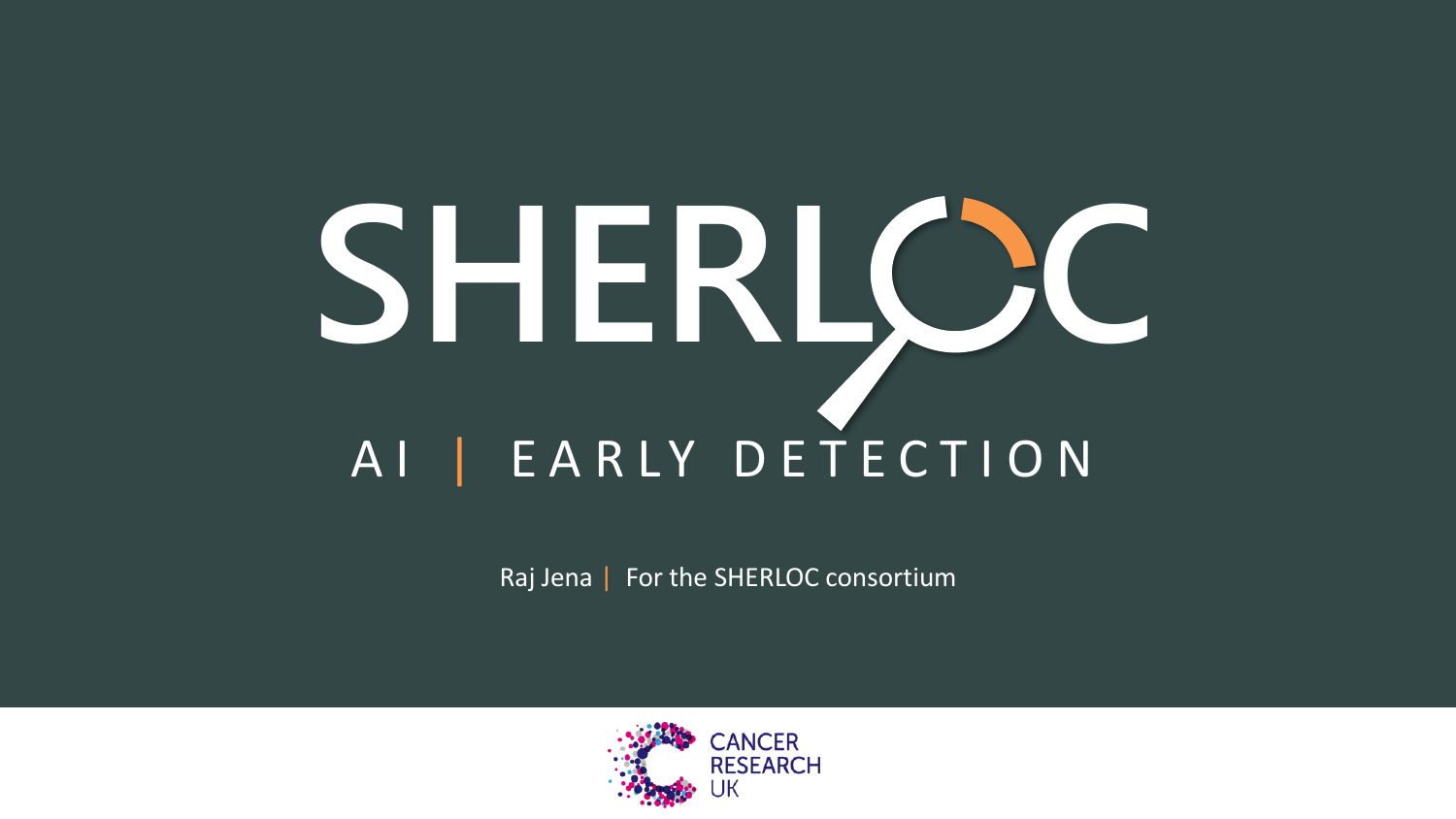

- Build an AI platform for the early detection of cancer using both clinical and non-clinical data
- Learn from clinical records, medications, loyalty card and search histories from patients diagnosed with lung, bowel, oesophagus, pancreas and brain
- Explore Ethical, Legal, Societal issues
- Pilot the study using the Greater Manchester Connected Health Cities initiative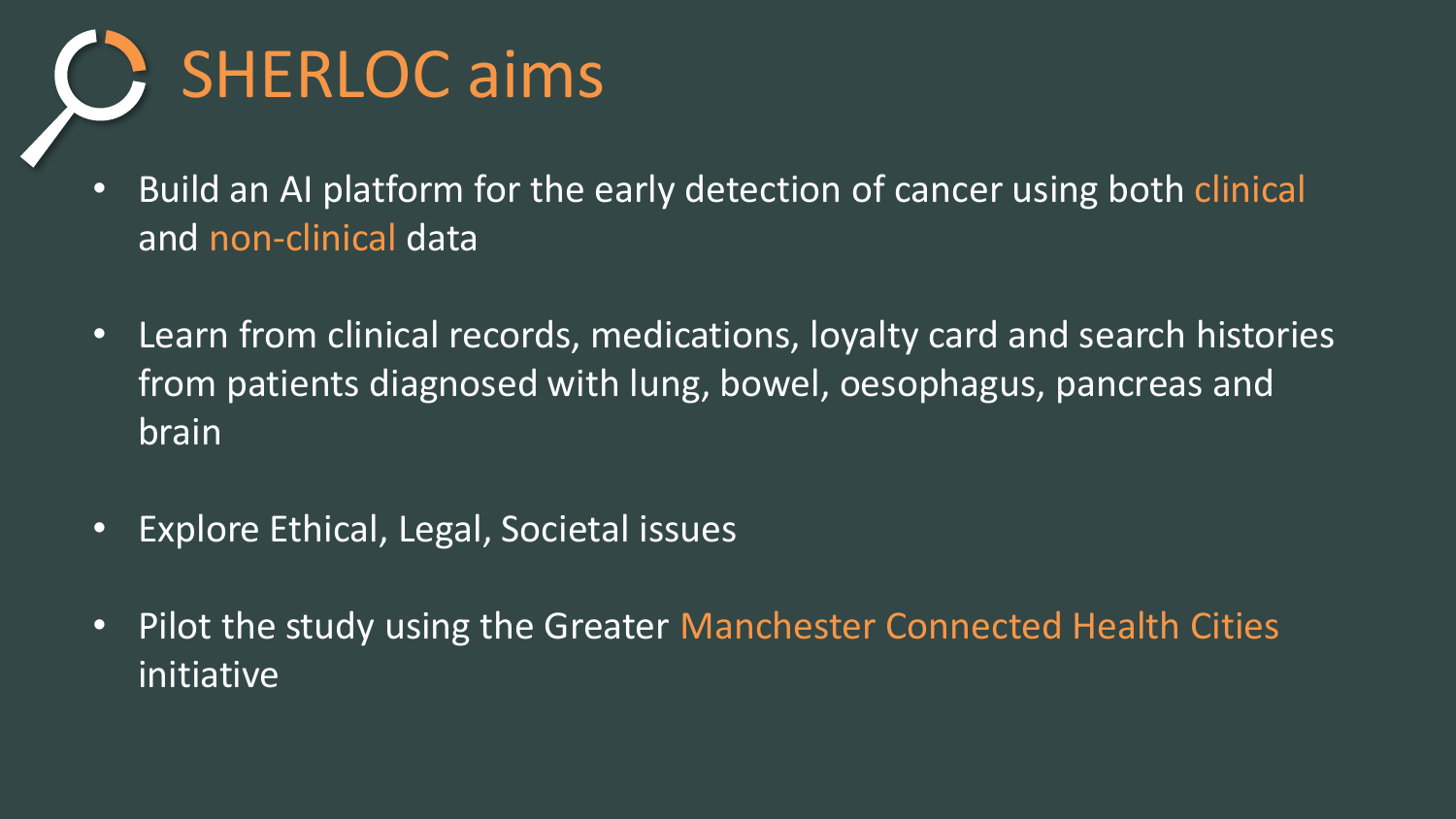## SHERLOC motivation

• Reduce emergency presentation of these five cancer types

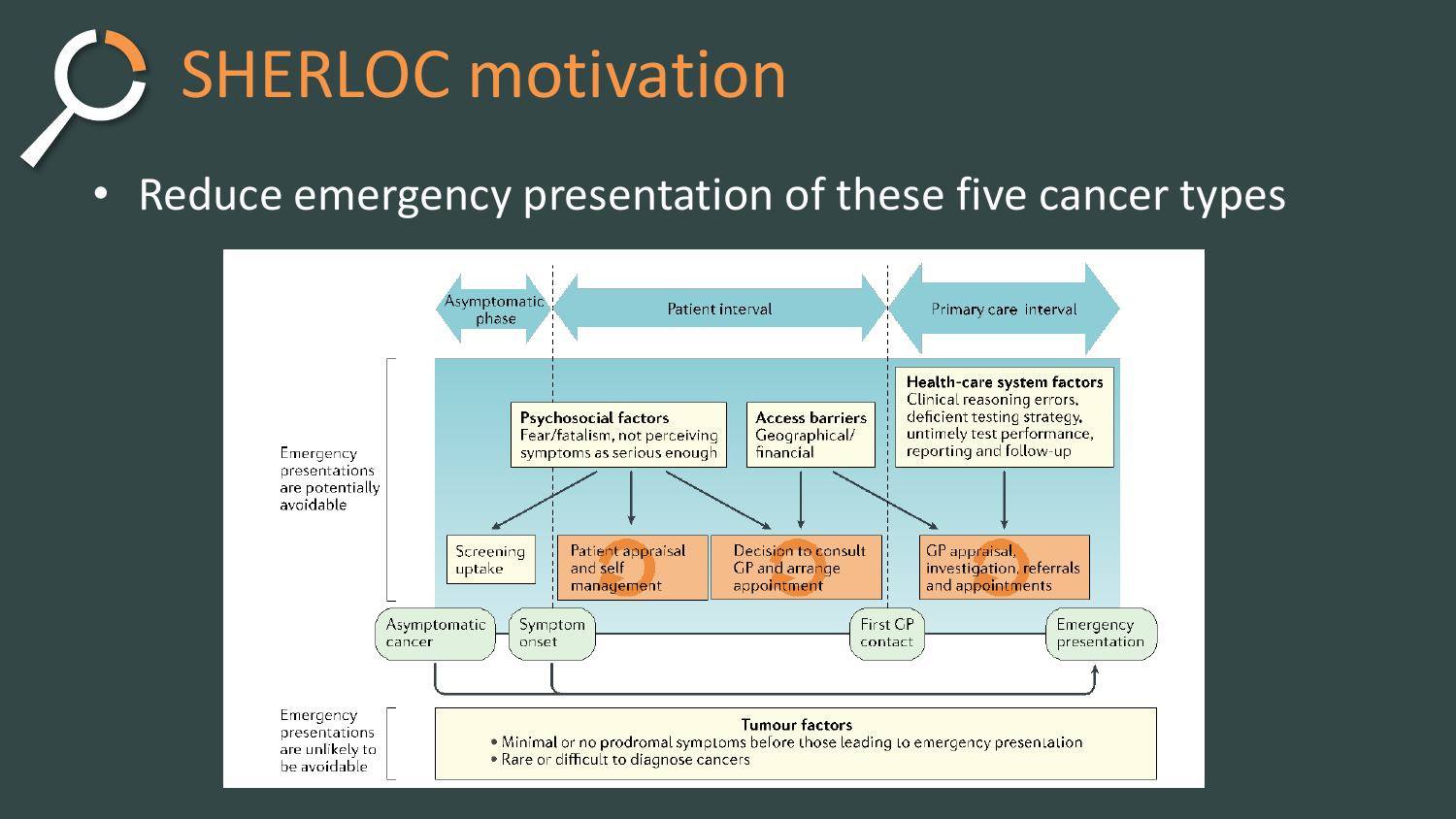Gestalt AI & Data

WP4: Discovery cohort of **consented** cancer patients – questionnaires & interviews

#### Medical history

Prescribed & OTC medication

Internet search & information seeking behaviours

Shopping & OTC data from loyalty card schemes from CDRC

WP5: IQVIA Discovering undiagnosed patients using ML based linkage of THIN and HES databases

WP4: Behaviour & risk factors from systematic literature review and key opinion leads

Cancer registration data from National Cancer Registration and Analysis Service

Population demographics, socioeconomic data and health access information from Office of National **Statistics** 

# MALTHUS Model

Tier 1 ML Model

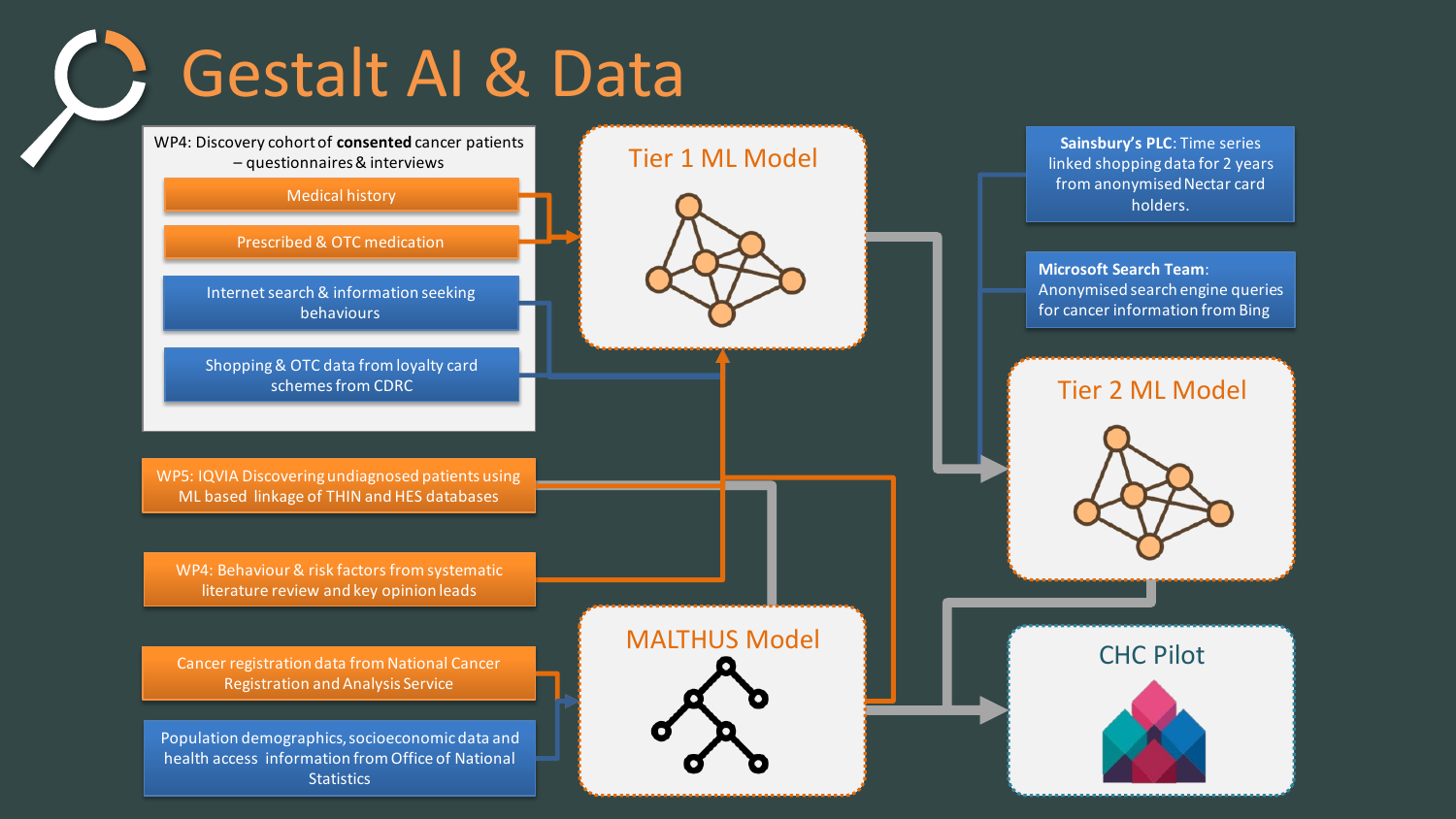**C** Output for pilot study

LHS such as Manchester Connected Cities Primary Care **Secondary** Care Linked data curation Cloud based analytics engine Decision Support Care Quality Reports Mandatory audits Research Engine & Reporting Interface Authorisation Gateway FAIR Station **SHERLOC Research Platform** Azure | Power-BI | Ethereum | ML Health avatar SHERLOC Data Network Shopping / OTC Rx data Prescribing data Authorisation Gateway **Part Contains a Search** Commercial Data Malthus discrete event simulation engine NCRAS / ONS data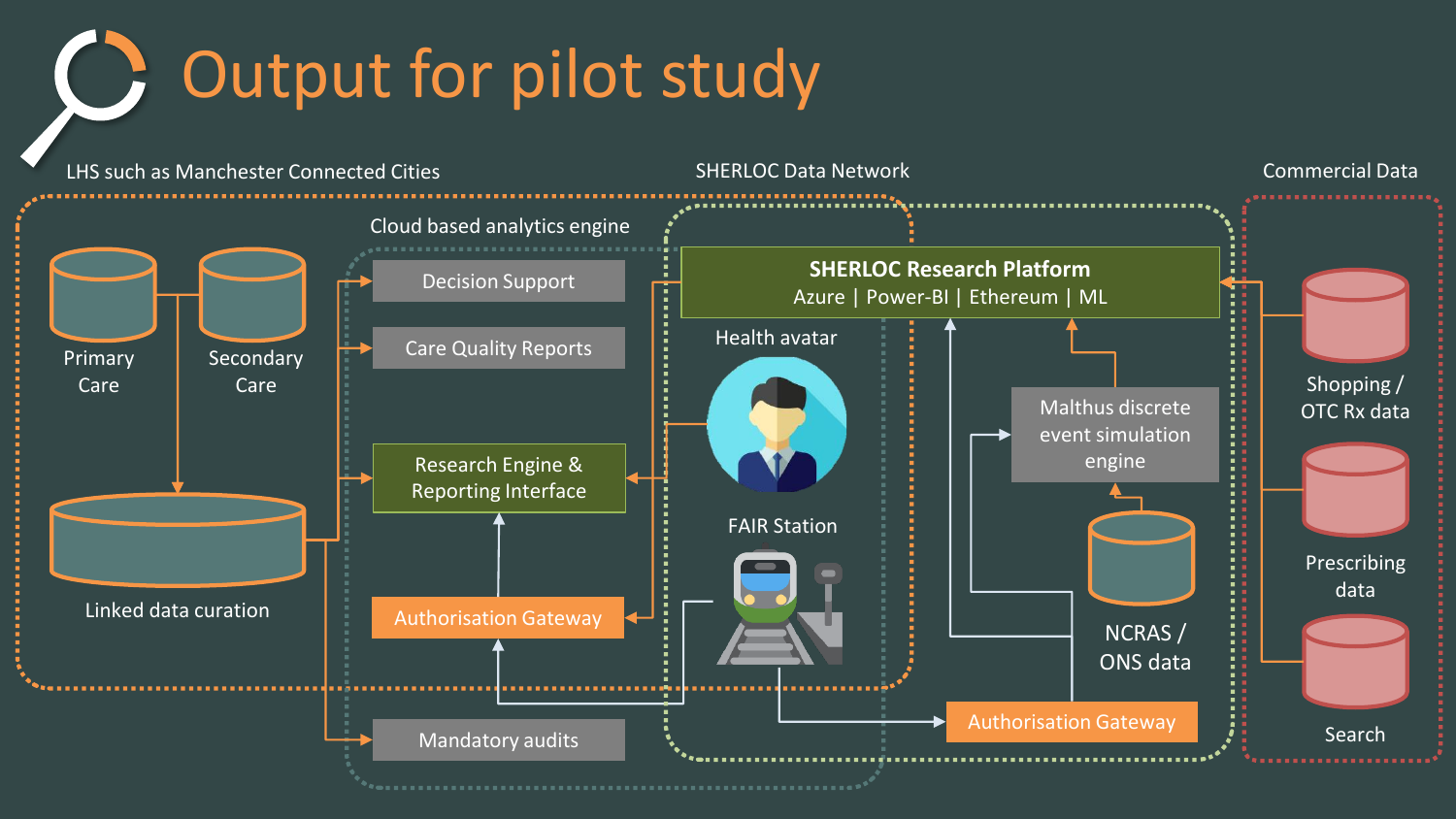#### Engagement with patients and citizensO

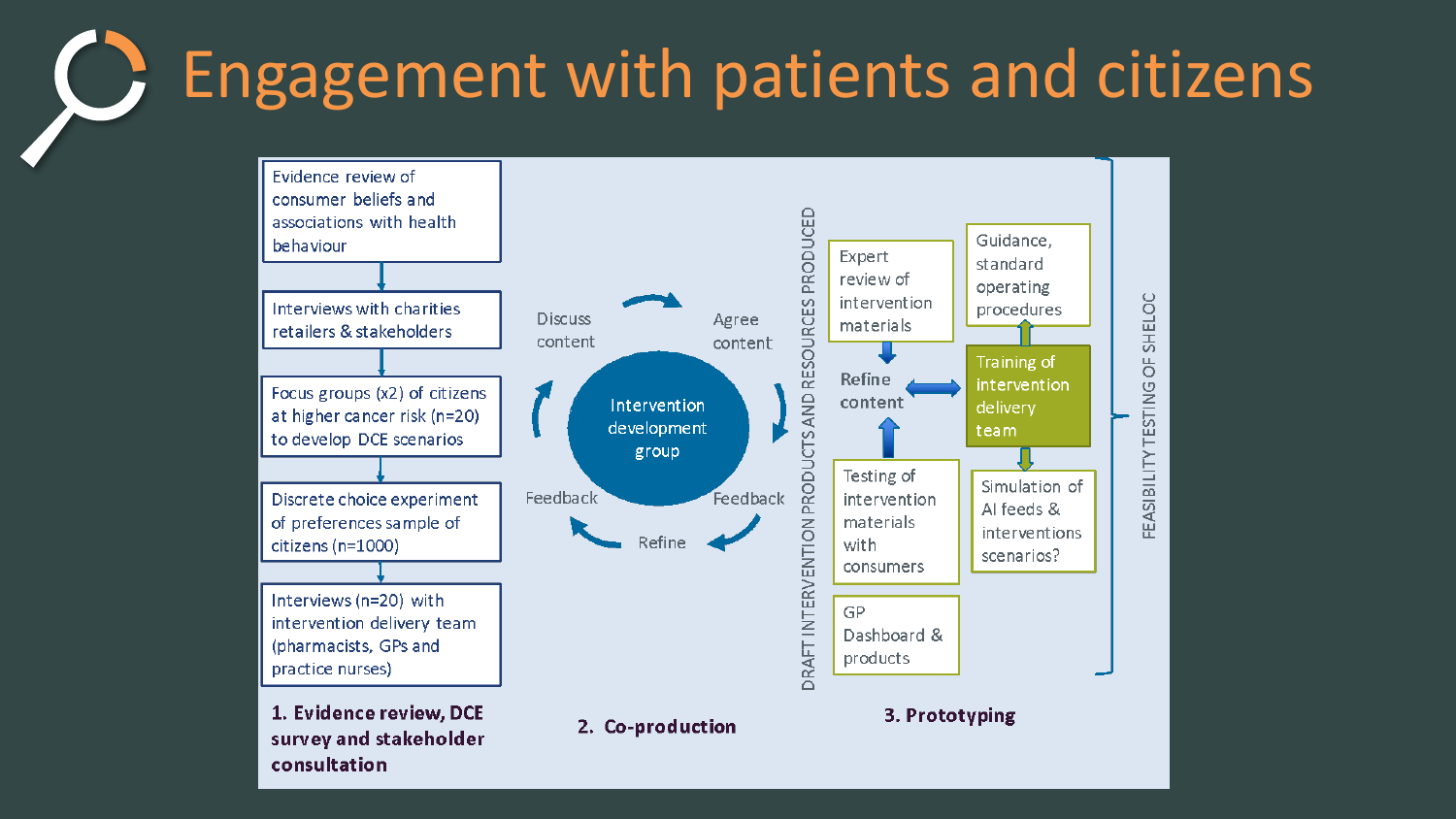### C: DCE for 1000 patients and citizens

5.6 A Patient has been diagnosed with Lung cancer (non-small-cell lung cancer). His doctor asks him to decide between treatment A and treatment B. Which treatment would you choose?

| <b>Characteristic</b>          | <b>Treatment A</b> |                                                               | <b>Treatment B</b> |                                                                 |
|--------------------------------|--------------------|---------------------------------------------------------------|--------------------|-----------------------------------------------------------------|
| Time without tumor progression | Medium             | 11 months w/o progression<br>mi I<br>2 years overall survival | Medium             | 11 months w/o progression<br>ana an<br>2 years overall survival |
| Side effect of Skin            | Moderate           |                                                               | <b>None</b>        |                                                                 |
| <b>Nausea and Vomiting</b>     | Mild               | ∱.                                                            | Severe             | یونگ ایستگار ایستگار                                            |
| <b>Diarrhea</b>                | Moderate           | ふん                                                            | Moderate           | 高山                                                              |
| <b>Tiredness/Fatigue</b>       | Mild               |                                                               | Severe             | <b>DATATA</b>                                                   |
| Tumor related symptoms         | <b>Severe</b>      | ver ver ver                                                   | Mild               | ń                                                               |
| <b>Mode of Administration</b>  | Infusion           |                                                               | <b>Tablet</b>      |                                                                 |
|                                |                    |                                                               | m                  |                                                                 |

Mühlbacher, A.C. & Bethge, S. Eur J Health Econ (2015) 16: 657. https://doi.org/10.1007/s10198- 014-0622-4